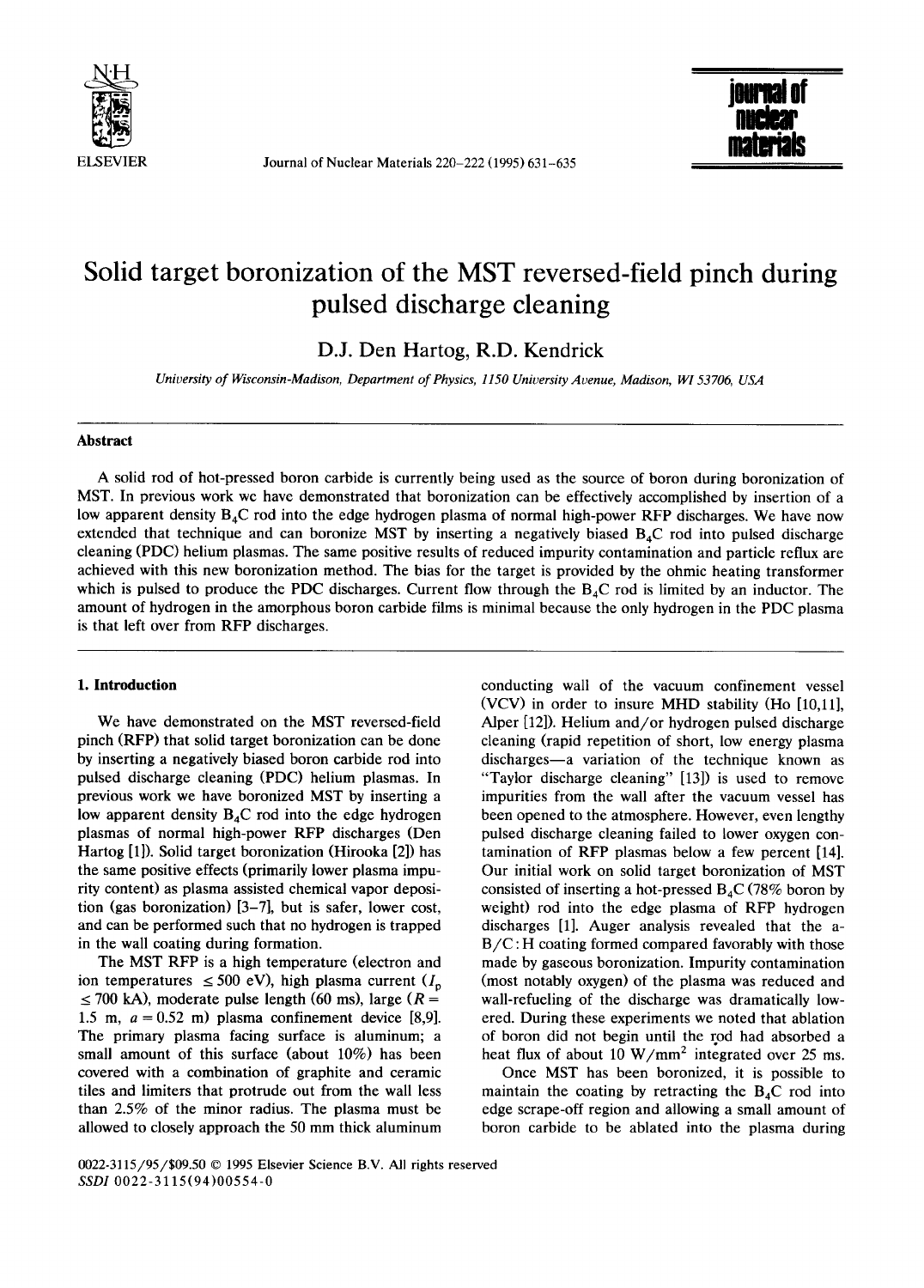every RFP discharge. This type of coating maintenance is almost automatic since it requires no monitoring by the MST operator and does not perturb the plasma. However, actual formation of the  $a-B/C$ : H film during high-power RFP discharges does require monitoring of the target insertion depth and plasma parameters to prevent excessive ablation of the rod during a single shot. The next step, then, was to develop an automatic method of building up the  $a-B/C$ : H film. Since MST is regularly pulsed discharge cleaned, these plasmas were an obvious venue in which to perform boronization.

Our initial attempt to boronize during pulsed discharge cleaning was simply to place a  $B<sub>4</sub>C$  target in the 3 msec, 100 kA pulsed discharge cleaning (PDC) plasmas (Fig. 1) that are run every night on MST on a five second cycle time. Positive results such as lowered impurity content and less wall fueling were achieved in subsequent RFP discharges, but the effects were not dramatic. Auger analysis of aluminum surface samples placed flush with the wall failed to reveal any coating of boron. We concluded that PDC discharges alone are not robust enough to provide the integrated power flux necessary to produce substantial ablation of the boron carbide target. Thus, we developed a method to deposit power in the target by drawing current to it from the plasma.

#### **2. Solid target boronization in PDC**

In order to increase the power to the boron carbide target during a PDC discharge, it is biased negatively with respect to the conducting wall boundary of the



Fig. 1. A typical PDC discharge on MST: (a) the plasma current, (b) the average toroidal magnetic field, and (c) the toroidal surface loop voltage.



Fig. 2. The  $B_4C$  rod holder and bias circuit as configured for PDC boronization.

MST plasma. A bias of several hundred volts enhances the heat flux to the target and results in effective ablation.

The obvious source of power to bias the target was the ohmic heating transformer which is pulsed to produce the PDC discharges. The biasing system we have constructed consists of several secondary windings around the ohmic transformer core and a small inductor to limit current flow through the  $B_4C$  rod (Fig. 2). The number of secondary windings can be adjusted in order to maximize ablation without causing catastophic damage (cracking) to the target. Note the long boron nitride shield which begins at the base of the  $B_4C$  rod and continues down well below the  $B_4C$  holder. This shield prevents current being drawn from the PDC plasma or the VCV to the holder.

Solid target boronization in PDC is typically done overnight in MST. This was easy to implement as the PDC system is automated and produces approximately  $10<sup>4</sup>$  discharges over a typical night of operation. The  $B_4C$  rod is inserted deeply into the plasma, about 10 cm beyond the limiter. The negative bias voltage resulting from five secondary turns around the ohmic transformer core results in a satisfactory ablation rate of the target. Bias voltage and target current waveforms are shown in Fig. 3 for the PDC discharge illustrated in Fig. 1; peak current is 440 A with a corresponding voltage of 230 V. Note that the waveform of the target current nicely matches the PDC plasma current wave-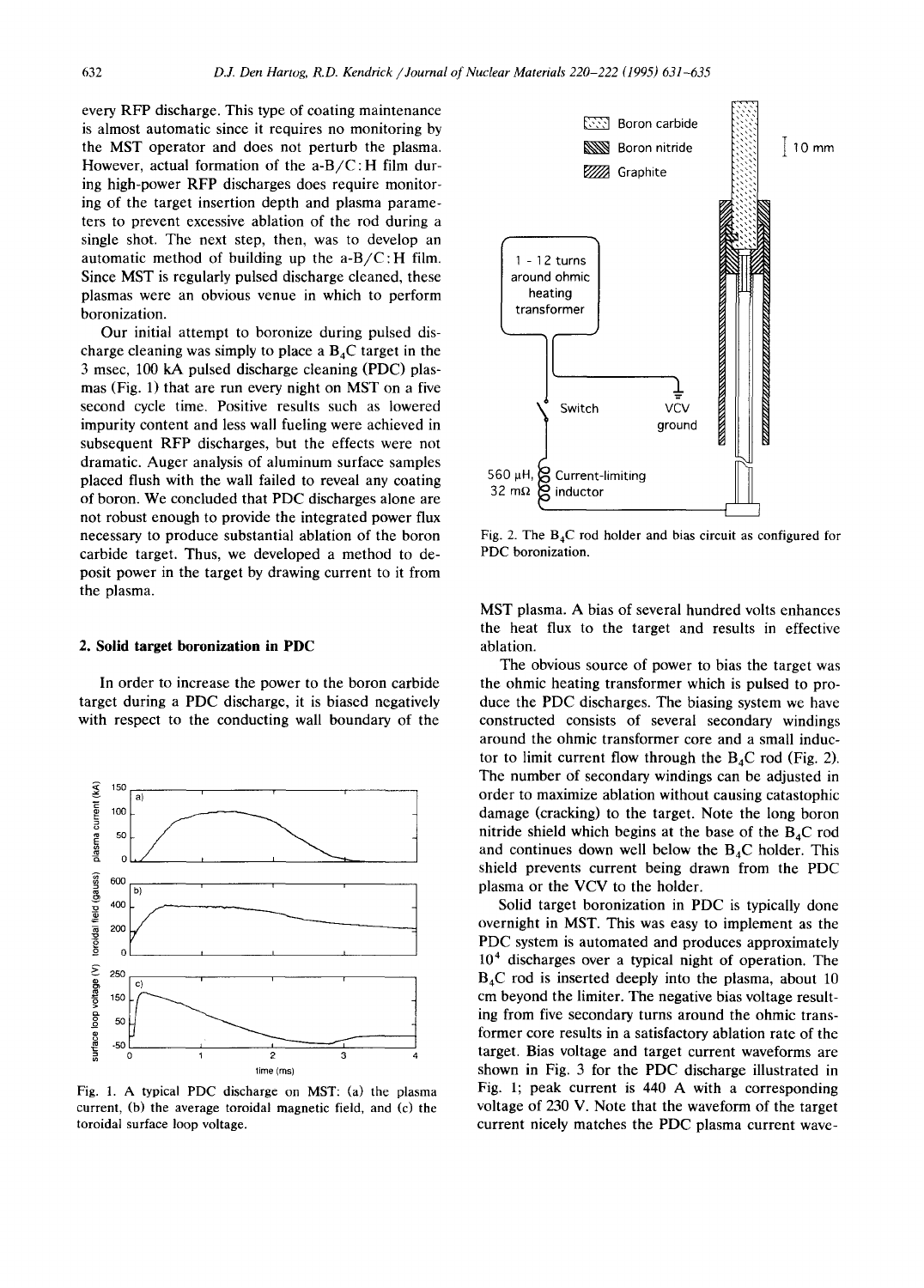

Fig. 3. (a) Bias voltage and (b) current to the  $B_4C$  target during the PDC discharge illustrated in Fig. 1.

form, with no current flowing to the target until the PDC plasma is established.

Biasing the target positively with respect to the VCV ground does not produce satisfactory ablation. Positive bias appears to draw a diffuse electron current over the surface of the rod. On the other hand, negative bias often results in visible (and often spectacular) ablation, probably due to the mechanical impact of the helium ions on a localized area of the rod (Fig. 4). Visual inspection of the rod after a boronization session reveals the presence of many small (500  $\mu$ m wide by 100  $\mu$ m deep) "craters" on the surface of the rod (Fig. 5). There is no evidence of major damage and only a small fraction of the rod is ablated away during a PDC session.

As can be seen from Fig. 3, during the peak of the PDC discharge, over 100 kW of electrical power is flowing to the rod, usually concentrated in the small area craters mentioned above. Integrated over the PDC pulse, this means that typically 100 J are deposited in the rod. Even if only a small fraction of this energy goes to heating the surface of the rod, it is certainly large enough to reach the ablation threshold of  $\sim 250$  $mJ/mm<sup>2</sup>$  of surface heating noted during our solid target boronization experiments in RFP plasmas.

## **3. Discussion**

High-power RFP discharges following PDC solid target boronization exhibit reduced impurity contami-



Fig. 4. Ablation of the  $B_4C$  target during a PDC discharge.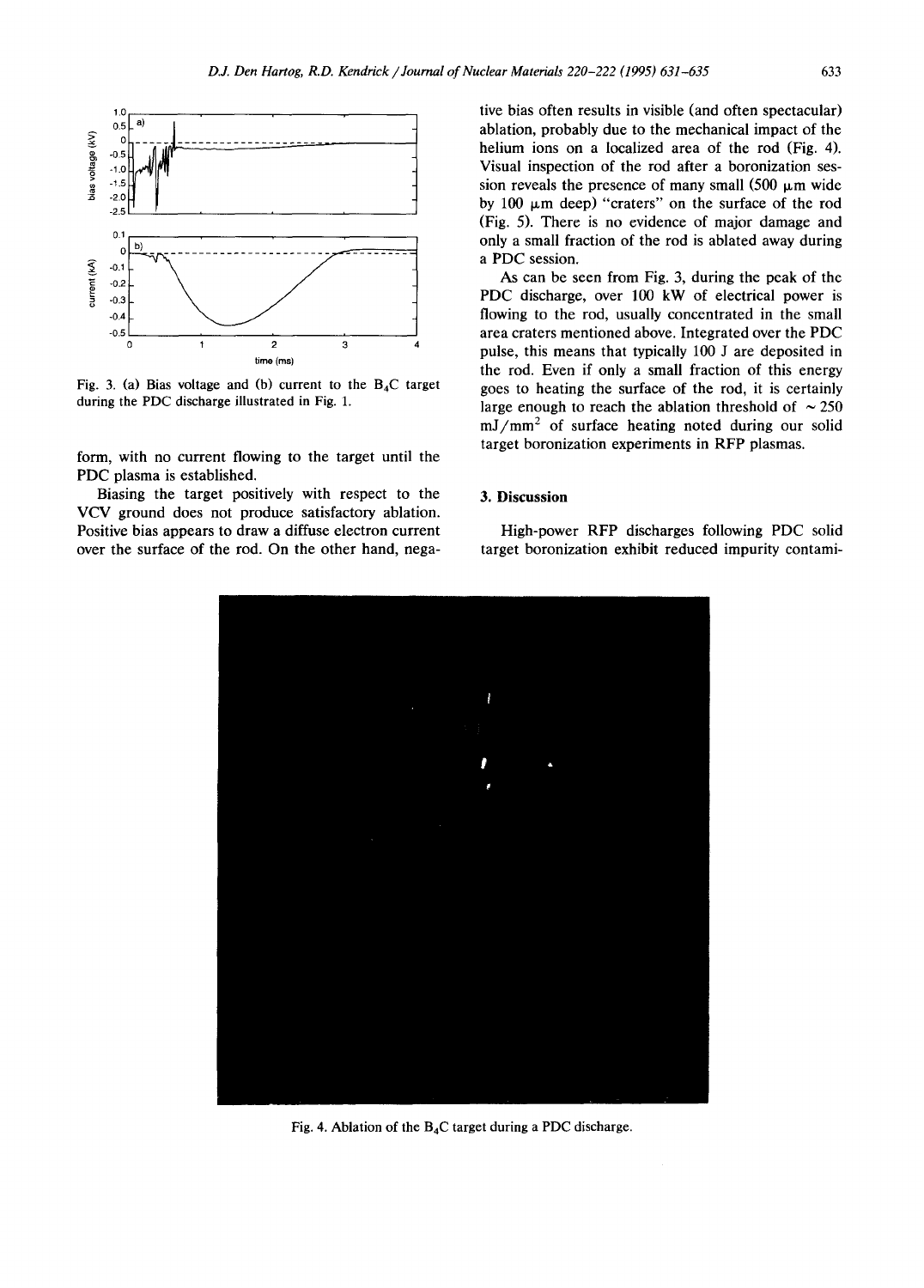nation and particle reflux. The magnitude of the improvement is similar to that achieved previously from boronization done during RFP discharges [1]. Since that work was done we have noticed a new phenomena associated with boronization of MST. It appears that sawtooth events in RFP discharges are suppressed when MST is well-boronized [9,15]. A discharge exhibiting a long sawtooth-free period is shown in Fig. 6. Both radiated power and ohmic input power fall to about 30% of levels typically observed on MST during a normal sawtoothing discharge. Study of this phenom-







Fig. 6. An RFP discharge in MST with a long sawtooth-free period (12 to 30 ms), obtained after an extensive session of PDC boronization: (a) the plasma current, (b) the line-averaged electron density, (c) the OIII (375.99 nm) intensity, and (d) ohmic input power (solid) and radiated power (dashed). Note the large sawtooth event at 30 ms that terminates the sawtooth-free period.

ena continues since the mechanism responsible for sawtooth suppression is not yet known.

In the immediate future for the MST solid target boronization system is installation of additional biased solid target holders. This system will be fully automated and will allow simple and quick PDC boronization of MST. We also hope to examine the possibility of graphite fiber meshes as a matrix to hold elemental boron for release into the plasma [16]. Such targets may have higher thermal shock resistance and better electrical conductivity than the hot-pressed  $B_4C$  rod we currently use.

## **Acknowledgements**

The authors would like to thank B.E. Chapman, T.W. Lovell, S.C. Prager, and M.A. Thomas for valuable contributions to this work. This work was supported by the United States Department of Energy.

## **References**

- [1] D.J. Den Hartog, M. Cekic, G. Fiksel, S.A. Hokin, R.D. Kendrick, S.C. Prager, and M.R. Stoneking, J. Nucl. Mater. 200 (1993) 177.
- [2] Y. Hirooka et al., Nucl. Fusion 32 (1992) 2029.